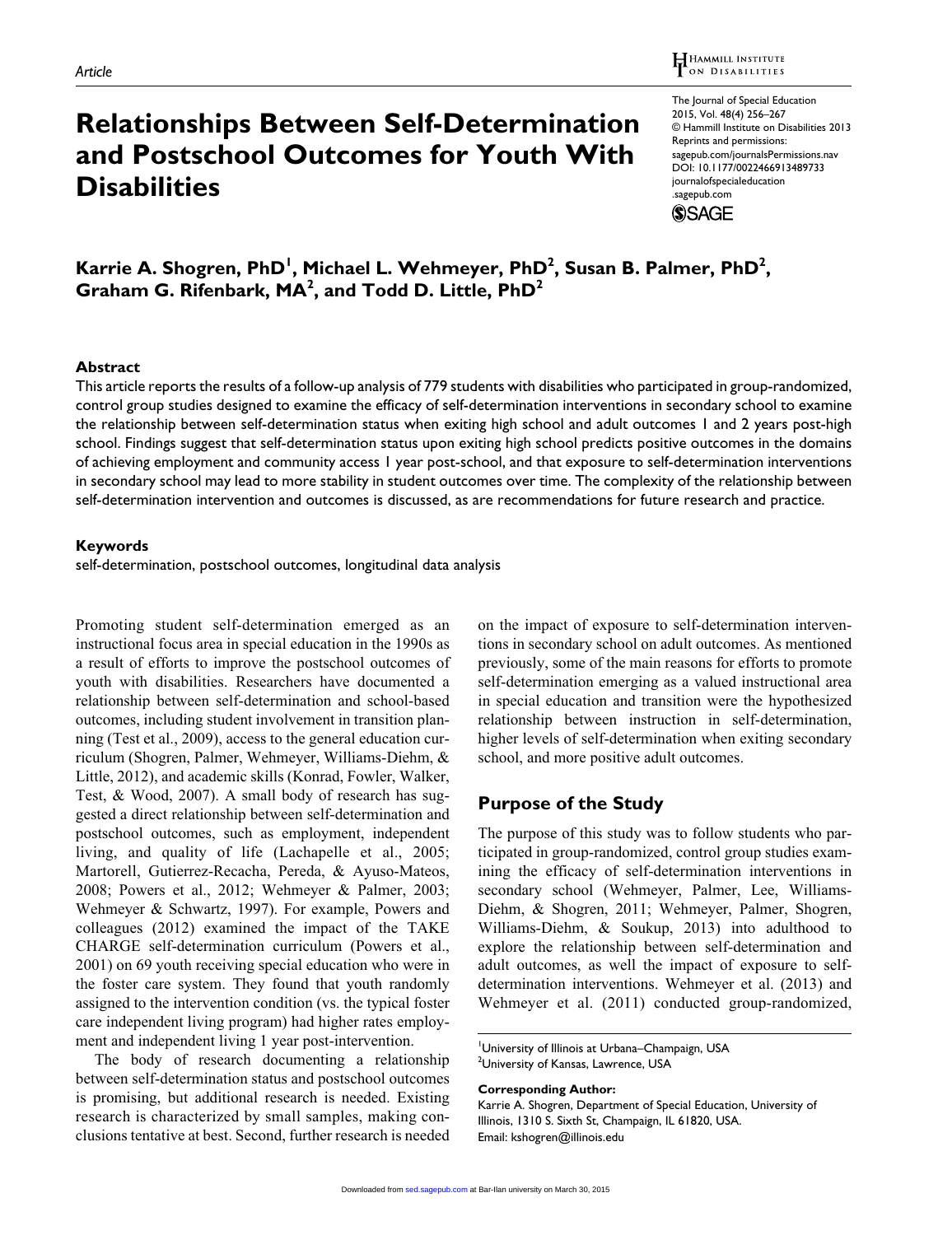control group studies to examine the efficacy of several published self-determination interventions on student selfdetermination in secondary school. Wehmeyer et al. (2011) reported the results of an evaluation of the *Whose Future Is It Anyway?* curriculum over a 1-year period, demonstrating that students with diverse disability labels who were exposed to *Whose Future* showed significantly higher levels of self-determination than students in the control group, in which teachers received training to promote family involvement in transition planning. Wehmeyer et al. (2013) reported the results of an evaluation of multiple selfdetermination curricula over a 3-year period with students with intellectual disability and learning disabilities. (Note that this study included a subset of the students with intellectual and learning disabilities included in Wehmeyer et al., 2011.) Self-determination was assessed each year, and using latent growth curve modeling, the researchers found that students exposed to self-determination curricula showed significantly greater growth in self-determination.

Using the sample from Wehmeyer et al. (2011) and Wehmeyer et al. (2013), the goal of the present study was to address two primary research questions.

- *Research Question 1*: What is the relationship between self-determination status when leaving secondary school and adult outcomes 1 and 2 years after exiting high school?
- *Research Question 2*: Does exposure to self-determination interventions while in secondary school impact the relationship between self-determination status when leaving secondary school and adult outcomes 1 and 2 years post-school?

A secondary purpose was to explore the measurement of adult outcomes, and determine whether latent outcome constructs could be specified to capture the diverse factors that contribute to meaningful adult outcomes.

# **Method**

#### *Sample*

Participants were 779 students with disabilities recruited from six states (Arkansas, Kansas, Missouri, Nebraska, Oklahoma, and Texas) and 50 school districts. Participants were involved in a large-scale project examining the impact of self-determination curricula described previously (Wehmeyer et al., 2011; Wehmeyer et al., 2013). Any participant who was in high school and contributed data to the large-scale project was eligible to participate in the present study. In total, 779 individuals contributed at least one data point to the large-scale project and were included in the present data analysis. At the start of project, participants ranged in age from 14.3 to 21.8 (*M* = 17.1; *SD* = 1.5). All

**Table 1.** Demographic Characteristics of the Sample (*N* = 779).

| Characteristic               | n (%)             |
|------------------------------|-------------------|
| Gender                       |                   |
| Male                         | 476 (61.1)        |
| Female                       | 303 (38.9)        |
| Age at start of study        | $17.1$ (SD = 1.5) |
| Disability                   |                   |
| Learning disability          | 284 (37.4)        |
| Intellectual disability      | 223 (29.9)        |
| Other health impairment      | 85 (10.9)         |
| Emotional disturbance        | 73 (9.4)          |
| Autism                       | 47 (6.0)          |
| Speech impairment            | 15(1.9)           |
| Hearing or vision impairment | 10(1.3)           |
| Orthopedic impairment        | 5(0.6)            |
| Missing                      | 20(2.6)           |
| Race/ethnicity               |                   |
| Caucasian                    | 442 (56.7)        |
| Hispanic                     | 146 (18.7)        |
| African American             | 140 (18.0)        |
| Asian or Pacific Islander    | 11(1.4)           |
| Other                        | 14(1.8)           |
| Missing                      | 16(2.1)           |
| Free reduced lunch status    |                   |
| Eligible                     | 278 (35.7)        |
| Not eligible                 | 249 (32.0)        |
| Unknown                      | 178 (22.8)        |
| Missing                      | 74 (9.5)          |

participants had Individualized Education Programs (IEPs) while they were in secondary school, and the majority was served under the categorical label of learning (37%) or intellectual disability (30%). Additional demographic information is in Table 1.

## *Design and Procedures*

Participants were initially recruited to participate in a longitudinal study examining the impact of interventions to promote self-determination in secondary school (Wehmeyer et al., 2011; Wehmeyer et al., 2013). The project also involved a 2-year follow-up to explore the impact on adult outcomes, the results of which are reported here. Informed consent was obtained for both phases of the project at the start of the study. To identify participants, project personnel contacted school districts, and districts that agreed to participate  $(n = 50)$  identified high school campuses to participate. As further described in Wehmeyer et al. (2011) and Wehmeyer et al. (2013), each campus that agreed to participate was assigned to be a "treatment" or "control" campus. The first 3 years of the project involved the implementation of a selfdetermination or control intervention (i.e., family involvement strategies) on the high school campus. The 2-year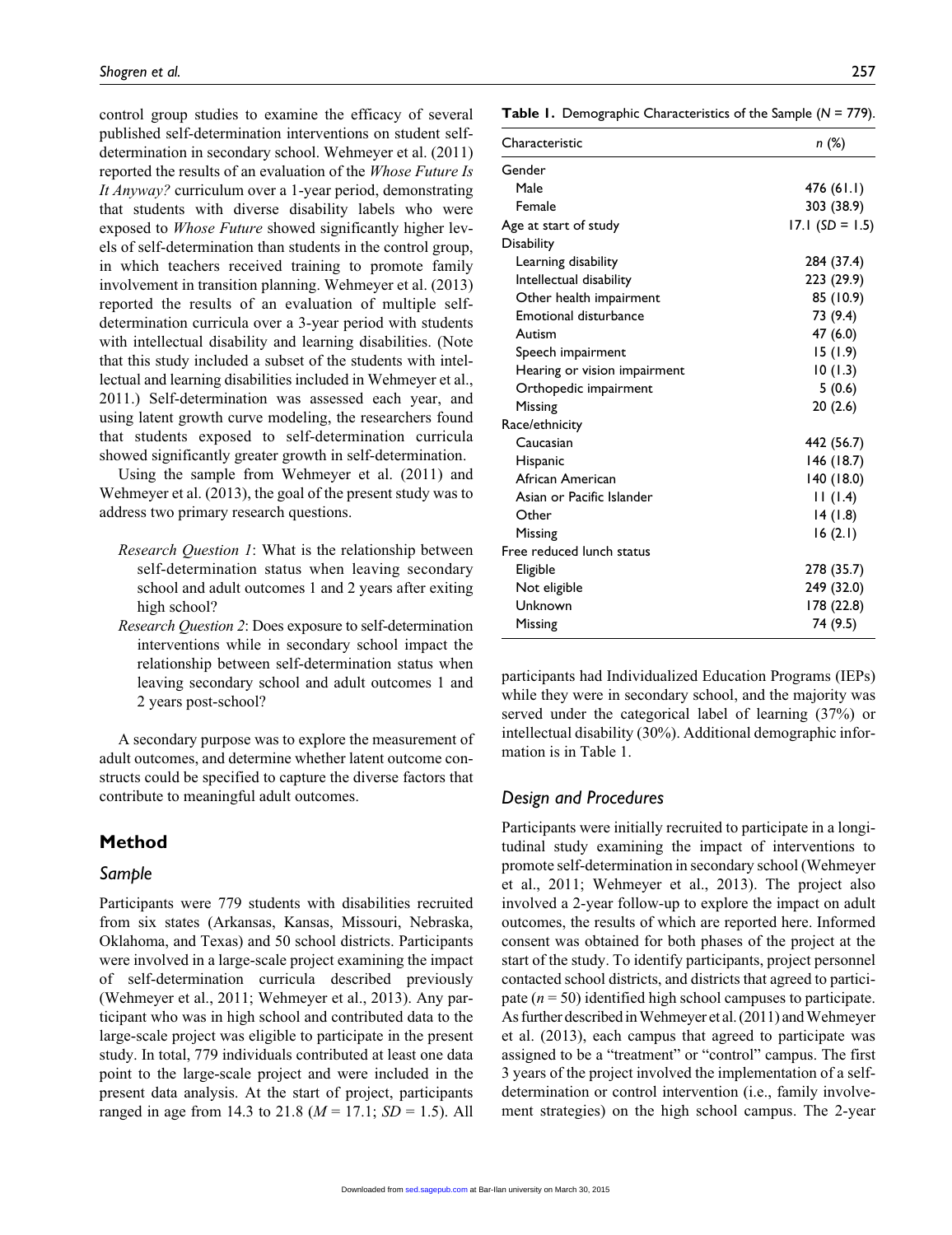follow-up study involved project staff mailing an adult outcomes survey to students 1 and 2 years post-school. After initial consent and assent to participate were obtained, baseline data were collected prior to study implementation. Baseline data consisted of demographic information and measures of self-determination, including *The Arc's Self-Determination Scale* (SDS). The same data collected at baseline was also collected during the 2nd and 3rd years of the project to explore changes in student self-determination as a function of exposure to self-determination interventions. Each year, updated home contact information for each student was obtained and during the 4th and 5th years of the project (if the student had exited high school), an adult outcomes survey (described below) was sent to the contact address. Multiple attempts to obtain complete surveys were undertaken, including follow-up mailings, phone contact that sometimes involved completing the survey over the phone, and e-mail reminders.

*Secondary school interventions.* During the first 3 years of the evaluation project, participating high school campuses were randomly assigned to receive a self-determination or control intervention at their high school campus. The characteristics of the interventions are described more fully in Wehmeyer et al. (2013). Campuses randomly assigned to the treatment condition selected from several researchbased interventions to promote self-determination— *ChoiceMaker* (with the Self-Directed IEP materials; Martin, Marshall, Maxson, & Jerman, 1996), *NEXT S.T.E.P.* (Student transition and educational planning; Halpern et al., 1995), *Self-Advocacy Strategy* (Van Reusen, Bos, Schumaker, & Deshler, 1994), *Self-Determined Learning Model of Instruction* (Wehmeyer, Palmer, Agran, Mithaug, & Martin, 2000), *Steps to Self-Determination* (2nd ed., Field & Hoffman, 1996), and *Whose Future Is It Anyway?* (2nd ed., Wehmeyer et al., 2004). As described in Wehmeyer et al. (2013), all students who were exposed to any of the research-based self-determination interventions constituted the treatment group. Because of the large number of students exposed to *Whose Future Is It Anyway?*, a separate analysis of these student's outcomes was undertaken during Year 1 of the project (cf., Wehmeyer et al., 2011). To minimize attrition typically associated with control groups in educational research, we implemented a control group intervention (i.e., family involvement) not expected to directly impact outcomes.

# *Measures*

*Predictors. The Arc's SDS* (Wehmeyer & Kelchner, 1995) was our primary measure of self-determination. The SDS is a 72-item self-report measure based on the functional theory of self-determination. An overall self-determination score, as well as subscale scores for each of the four essential characteristics of self-determined behavior, autonomy, selfregulation, psychological empowerment, and self-realization, can be calculated. The SDS was developed and normed with 500 adolescents with cognitive disabilities (Wehmeyer, 1996); subsequent research (Shogren et al., 2008) has verified the theoretical structure of the Arc's SDS.

*Outcomes.* To measure adult outcomes, we used a survey from previous research (Powers et al., 2012; Wehmeyer & Palmer, 2003; Wehmeyer & Schwartz, 1997) that included items from the National Consumer Survey (Jaskulski, Metzler, & Zierman, 1990) and the National Longitudinal Transition Study (Wagner, D'Amico, Marder, Newman, & Blackorby, 1992). Structural equation modeling was used to generate latent constructs representing the outcome domains. The *Employment* construct included five items: "Has the individual had a job since leaving high school," "do they currently have a job," "how many hours do they work a week," "are there benefits," and "do they have career development goals?" *Community Access* included five items: "Does the individual have a reliable way to get to school, work, or an appointment"; "do they have a driver's license," "do they have a near," "do they own their own car," "and do they make their own transportation plans?" *Financial Independence* consisted of six items: "Whether the individual paid their own expenses, including rent, utilities, and phone bills"; "whether they shopped for their own groceries," and "whether they earned enough money to pay for all of their expenses." *Independent Living* consisted of two items: "Where the individual lived (i.e., independently vs. nonindependently)" and "whether they chose where they lived." *Life Satisfaction* was assessed using the *Satisfaction With Life Scale* (Diener, Emmons, Larson, & Griffin, 1985).

#### *Missing Data*

*Types of missing data.* Missing data can be classified as either *ignorable* or *nonignorable* (Enders, 2010). Mechanisms that correspond to *ignorable* missing data are *missing completely at random* (MCAR), where the missing data have no relationship with other variables present, and *missing at random* (MAR), where a relationship exists between the missing value and other variables, excluding the variable with missingness. When data are *nonignorable*, the mechanism at play is *missing not at random* (MNAR), where missingness is probabilistically defined by values on that specific variable (i.e., no data on self-determination because the youth is unable to provide responses given the response format of the assessment). Data that are missing via MCAR or MAR mechanisms can be successfully estimated using *maximum likelihood* (ML) procedures such as *full information maximum likelihood* (FIML) and *multiple*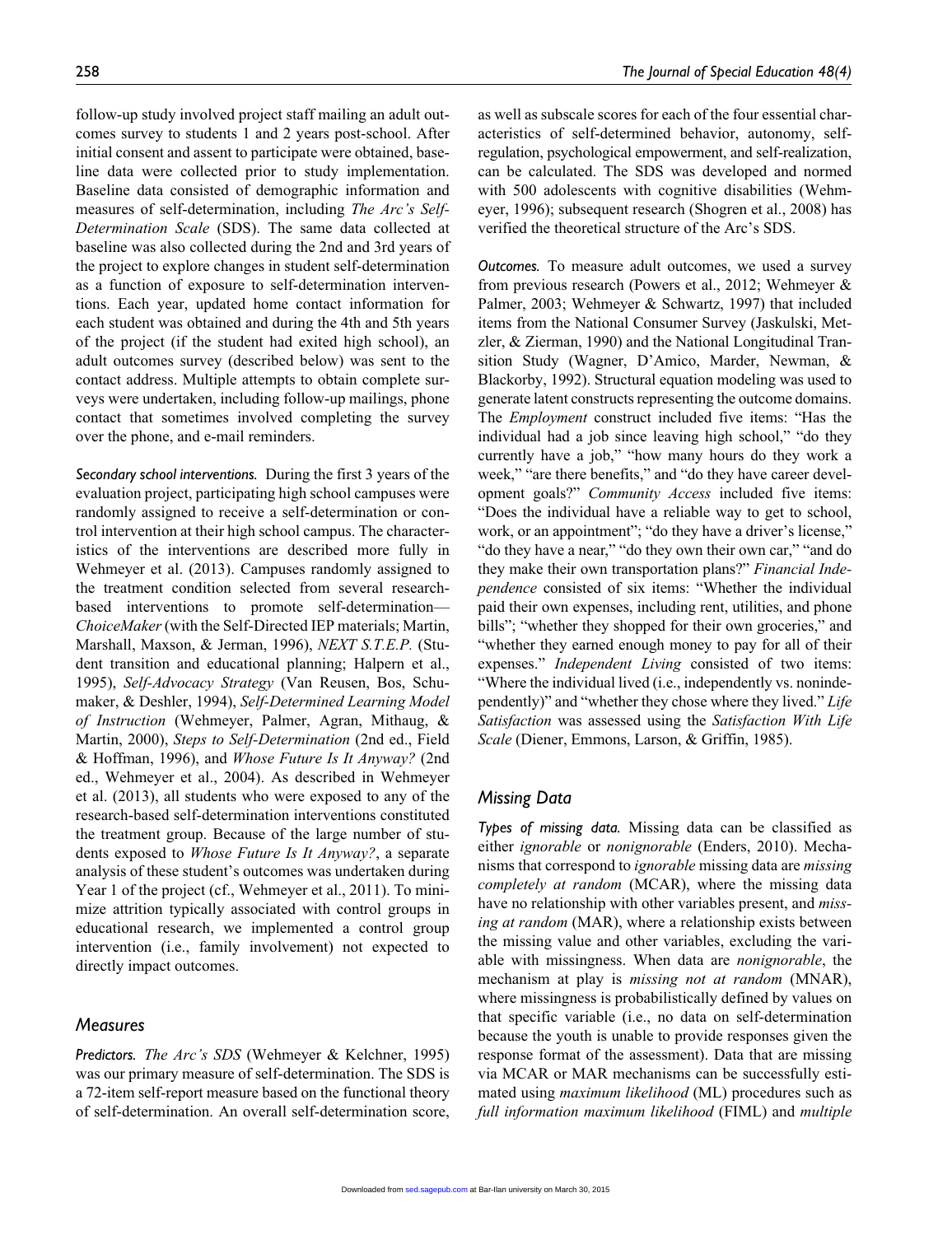*imputation* (MI), that allow for unbiased estimation of the missing data (Enders, 2010).

There was significant attrition in our sample, and it was assumed by the authors that the mechanism present was MAR, that there may be some relationship between the missing data and other values in the data set, but that missingness was not defined based on specific characteristics of the variable. During the intervention phase of the project, there was roughly 30% attrition for students. Students that exited the project for any reason were replaced as new students entered the classrooms, thus, complete data were only available for a subset of the students. For the purpose of this follow-up study, the adult outcomes survey was sent to any secondary student that provided any data during any of the 3 years of intervention for whom we had contact information. We were able to obtain follow-up data for 20% of the overall sample of 779 students. To address this missingness, we used IVEware version 0.1 (Raghunathan, Solenberger, & Van Hoewyk, 2000). IVEware differs from other standard imputation programs by using Sequential Regression Multivariate Imputation (SRMI), which allows for custom estimation of variables; that is, categorical variables will be estimated using logistic regressions, count data will be estimated using Poisson regressions, and so forth (Raghunathan, Lepkowski, Van Hoewyk, & Solenberger, 2001). SRMI is useful when the number of variables closely approaches the number of participants and when there is a large amount of missingness, which inherently leads to multiple patterns of missingness and can cause problems for standard MI software. When there is a large amount of missingness, SRMI is especially useful as variables with the least amount of missing are estimated first, allowing estimation of those with the most missing to be informed by observed and estimated data (Raghunathan et al., 2001); therefore, IVEware was used to carry out 100 MIs at the item level, which is preferable to imputing at the scale level (Gottschall, West, & Enders, 2012; Raghunathan & Siscovick, 1996). All variables from the data set (even those not included in the analyses) were included in the imputation as well as demographic variables such as gender and ethnicity which help inform the estimation process. Employing these practices promotes unbiased estimation of missing data. The *supermatrix* approach (Wu, Lang, & Little, 2009) was used to calculate the sufficient statistics (means, standard deviations, and covariances) on the 100 stacked imputed data sets for all aggregate scores.

# *Statistical Method*

All items included in the analyses were rescaled to be on the same metric using proportion of maximum scoring (POMS), where a given value is divided by its maximum possible score (see Little, 2013). After imputation, parceling was used to decrease the total number of items by combining the

observed variables into aggregate (i.e., mean) scores to create a more parsimonious model. A more parsimonious model leads to improved model fit as well as other psychometric benefits (Little, Cunningham, Shahar, & Widaman, 2002). After parceling, no significant departures from multivariate normality were found. Descriptive statistics for the parcels/items can be found in Supplemental Table 1 at http://crmda.ku.edu/main/Supplemental\_Materials.

The sufficient statistics extracted from the parcels were analyzed using structural equation modeling (SEM; Kline, 2010). SEM is an attractive method because measurement error—which is modeled as residuals within the SEM framework—does not inform the latent construct, leaving only shared variance to define the latent construct; and because longitudinal and cross-group factorial invariance can be tested, and it is possible to determine model fit (see Little, 2013). SEM was particularly useful for our purposes because it allowed us to move beyond looking simply at single indicators of adult outcomes (i.e., job or no job; live independently or do not live independently) and look at adult outcome constructs defined by multiple indicators. *Mplus Version 6.12* (Muthén & Muthén, 1998–2010) was used for the analyses, using the ML estimator. Models were identified using effects coding for all constructs except *Independent Living* where the fixed factor method of identification (Little, Slegers, & Card, 2006) was necessary to properly identify the dual-indicator construct (i.e., independence and choice of living environment). Because all variables used in the analyses were placed on the same metric, POMS, effects coding was appropriate for all constructs.

A Confirmatory Factor Analysis (CFA), also called the *measurement model*, is the starting point of an SEM model. The purpose of the measurement model is to fully assess the psychometric properties (loadings, variance, etc.) between indicators and latent variables, as well as the relationships with the other latent variables. The model must pass strong invariance (demonstrating the same mean and intercept structure across time; Little, 1997), demonstrating a change in comparative fit index (CFI) of less than 0.01 (Cheung & Rensvold, 2002). After strong invariance is established, relationships in the latent space can be tested, in our case, the degree to which self-determination predicts outcomes as well as differences between the control and treatment groups.

# **Results**

An 11-construct measurement model was specified to examine the relationship between self-determination and postschool outcomes. All relevant parameter estimates from the initial measurement model can be found in Supplemental Table 2 which can also be found at http://crmda.ku.edu/ [main/Supplemental\\_Materials. The 11 constructs included](http://crmda.ku.edu/main/Supplemental_Materials)  *Self-Determination* at Time 1, Time 2, and Time 3 (3 years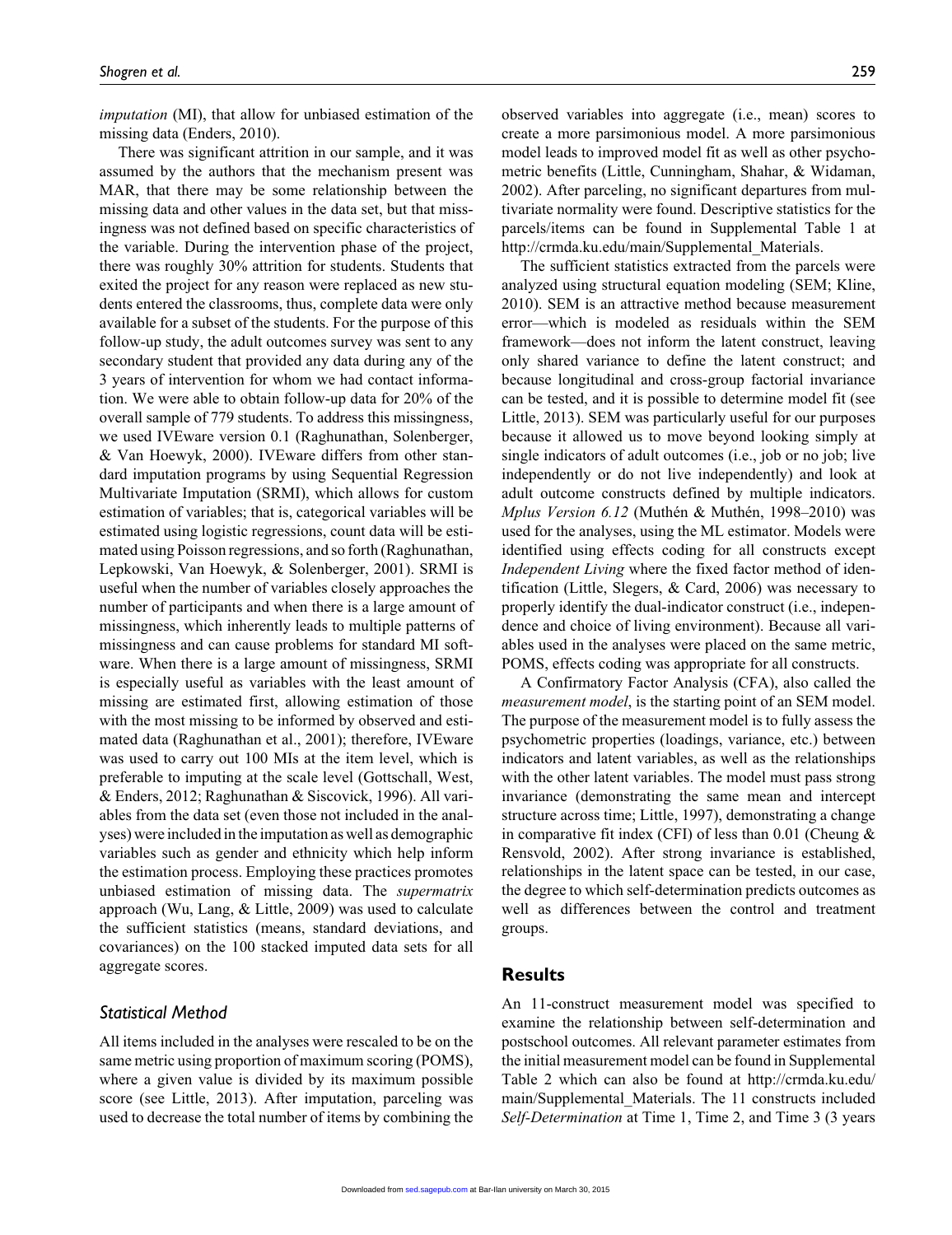| Model                           | $\chi^2$   | df    | Þ      | $\Delta \chi^2$ | Δdf          | <b>RMSEA</b> | 90% CI         | <b>CFI</b> | TLI   | Constraint tenable? |
|---------------------------------|------------|-------|--------|-----------------|--------------|--------------|----------------|------------|-------|---------------------|
| Measurement invariance          |            |       |        |                 |              |              |                |            |       |                     |
| Independence (null)             | 5,921.648  | 1,294 |        |                 |              |              |                |            |       |                     |
| Configural invariance           | 765.437    | 968   |        |                 |              | 0.000        | [0.000, 0.000] | 1.000      | 1.059 | Yes                 |
| Weak invariance                 | 837.416    | 1,004 | —      |                 |              | 0.000        | [0.000, 0.000] | 1.000      | 1.046 | Yes                 |
| Strong invariance               | 993.456    | 1,040 |        |                 |              | 0.000        | [0.000, 0.009] | 1.000      | 1.013 | Yes                 |
| Invariance of latent parameters |            |       |        |                 |              |              |                |            |       |                     |
| Variance-omnibus                | 1.234.034  | 1,056 | 5.001  | 240.578         | 16           | 0.021        | [0.015, 0.026] | 0.950      | 0.944 | No.                 |
| Group                           | 1,004.352  | 1,051 | .452   | 10.896          | $\perp$      | 0.000        | [0.000, 0.009] | 1.000      | 1.015 | Yes                 |
| Time                            | 1,224.168  | 1,051 | 5.001  | 230.712         | $\mathbf{1}$ | 0.021        | [0.015, 0.025] | 0.952      | 0.945 | No.                 |
| Means-omnibus                   | 1,103.241  | 1,056 | < .001 | 109.785         | 16           | 0.011        | [0.000, 0.018] | 0.987      | 0.985 | No.                 |
| Group                           | 1,028.237  | 1,051 | 5.001  | 34.781          | $\mathbf{1}$ | 0.000        | [0.000, 0.012] | 1.000      | 1.007 | No.                 |
| Time                            | 1.080.813  | 1.051 | 5.001  | 87.357          | $\mathbf{H}$ | 0.009        | [0.000, 0.017] | 0.992      | 0.991 | No.                 |
| Betas-omnibus                   | 1,011.385  | 1,070 | .959   | 17.929          | 30           | 0.000        | [0.000, 0.006] | 1.000      | 1.018 | Yes                 |
| Variant means between groups    |            |       |        |                 |              |              |                |            |       |                     |
| SDS_I                           | 1.004.380  | 1,041 | < 0.00 | 10.924          |              | 0.000        | [0.000, 0.010] | 1.000      | 1.012 | No.                 |
| SDS <sub>2</sub>                | 002.346.   | 1,041 | < 0.00 | 8.890           |              | 0.000        | [0.000, 0.010] | 1.000      | 1.012 | No.                 |
| $LS_4$                          | 997.623    | 1,041 | .041   | 4.167           |              | 0.000        | [0.000, 0.009] | 1.000      | 1.014 | No.                 |
| Community access_4              | 998.574    | 1,041 | .023   | 5.118           |              | 0.000        | [0.000, 0.009] | 1.000      | 1.014 | No                  |
| Career goal 4                   | 006.975. ا | 1,041 | < 0.00 | 13.519          |              | 0.000        | [0.000, 0.010] | 1.000      | 1.011 | No                  |

**Table 2.** Invariance Testing Across Time and Group.

*Note.* The strong invariance model acted as baseline model for testing variant means between groups. *df* = degrees of freedom; RMSEA = root mean square error approximation; CI = confidence interval; CFI = comparative fit index; TLI = Tucker–Lewis index; SDS = *Self-Determination Scale*; LS = life satisfaction.

of secondary school measurement); *Life Satisfaction, Community Access*, and *Employment* at Times 4 and 5 (1 and 2 years post-school); and *Financial Independence* and *Independent Living* at Year 5. Initially, financial independence and independent living constructs were included for Year 4 and an ongoing education construct for Years 4 and 5, however, the initial measurement models suggested very poor model fit and weak loadings for these constructs, and they were dropped from further analyses; after completing the pruning mentioned above, the model fit of the *measurement model* was sufficient, therefore modification indices were not utilized. Each of the three self-determination constructs were represented by four aggregate (i.e., mean) parcel scores comprising the four subscales of *the Arc's SDS*: autonomy, self-regulation, self-realization, and psychological empowerment, consistent with previous research (Shogren et al., 2008). The remainder of the constructs, with the exception of *Independent Living*, were represented by three aggregate parcel scores (Little et al., 2002); however, only two items were associated with *Independent Living* and each of the items was used as an indicator.

The chi-square test of model fit had a value of 618.69 with 485 degrees of freedom  $(p < .001)$ , however, as sample size increases so does the power to reject model fit (Bentler, 1990); therefore, absolute and relative fit indices were used to assess model fit. Both indicated close fit between the observed and predicted covariance matrices. The root mean

square error approximation (RMSEA) was 0.019, 90% CI [0.014, 0.023], and the standardized root mean square residual (SRMR) was 0.034; both statistics fall below the cutoff of 0.05 for close model fit. In terms of relative fit, the CFI value was 0.96, while the Tucker–Lewis index (TLI) value was 0.95, both exceed or meet the criterion for a close fitting model, that being 0.95.

#### *Factorial Invariance*

*Measurement invariance.* Because we wanted to explore differences in the relationship between self-determination and outcomes for young adults that had participated in the control or treatment group during high school as well as explore the degree to which our proposed adult outcome constructs fit the data over time, we examined the 11 constructs for invariance in their measurement across the two groups and across time. Due to software limitations in calculating relative fit statistics, it was necessary to create a user defined null model. This null model is a completely orthogonal model, where all latent constructs are unrelated to each other, thus creating a model with the poorest fit possible. After defining the null model, model parameters are constrained in sequential steps to explore measurement invariance (see Little, 2013, for details). As shown in Table 2, the model demonstrated weak (i.e., loading) and strong invariance (i.e., intercept), as the change in CFI was less than 0.01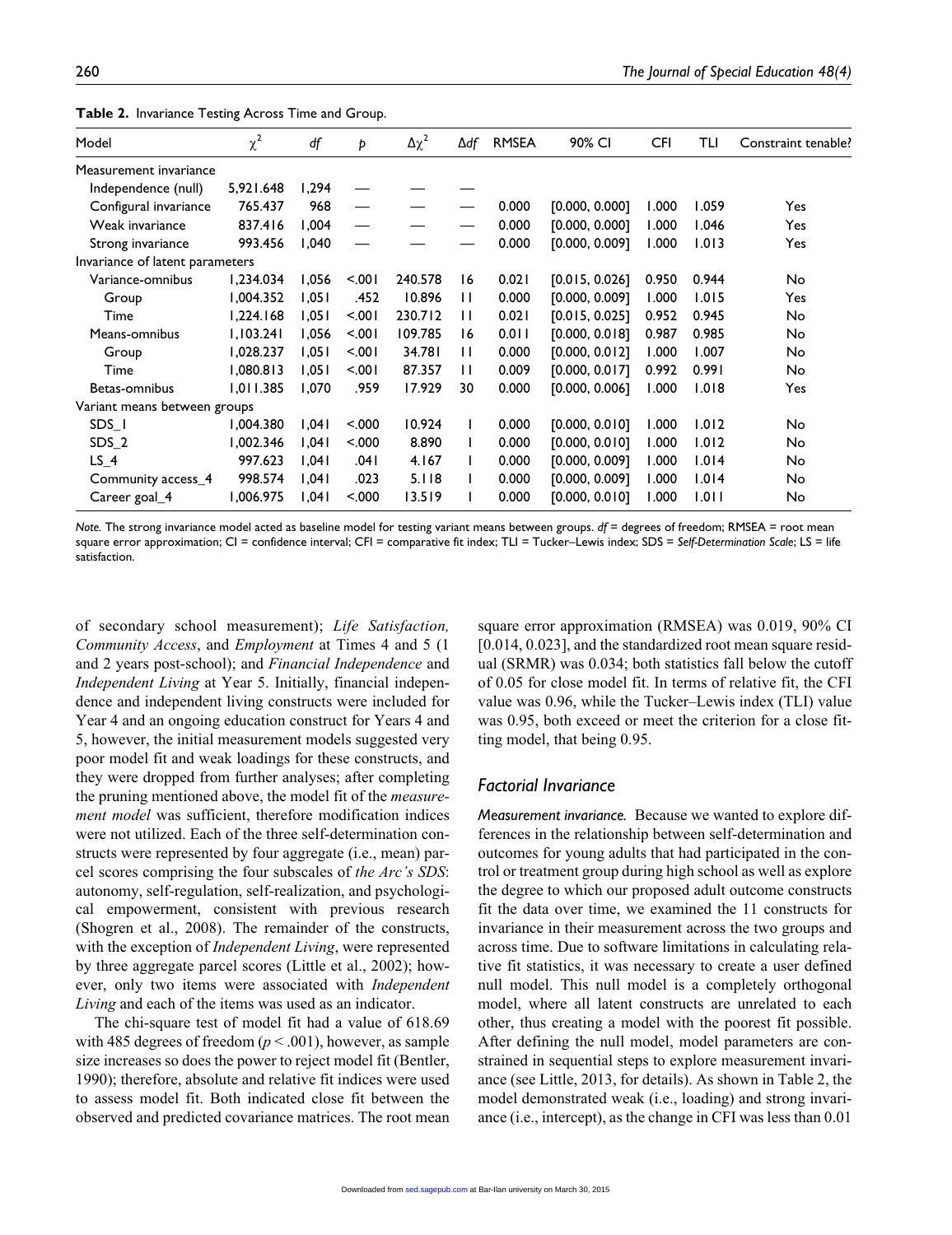

**Figure 1.** Significant beta pathways collapsed across the control and treatment group in the structural model demonstrating the relationship between self-determination and adult outcomes.

*Note*. Only significant beta pathways are shown above. Estimates are unstandardized. SDS = *Self-Determination Scale*; CFI = comparative fit index; TLI = Tucker–Lewis index; RMSEA = root mean square error approximation; SRMR = standardized root mean square residual.  $*_{p} = .05. * *_{p} = .01. * *_{p} = .001.$ 

for each step, suggesting that the same constructs are being measured across groups and time.

*Test of latent parameters.* Once *strong invariance* was established, we examined differences in the latent means and variances across groups and over time using change in chi-square to evaluate invariance (or lack thereof; Little, 1997, 2013). As shown in Table 2, neither omnibus test (means or variances) indicated the constructs were invariant, suggesting differences across groups and/or over time. To pinpoint the source(s) of the between-group or acrosstime variance, each parameter (mean or variance) was then tested individually. Latent variances were invariant across groups, but not across time. In other words, while the control group and the treatment group did not significantly differ in the constructs' latent variances, the same variances did differ as time went on. The construct means were different across group and time, requiring further decomposition, which is described below.

# *Predictive Relationships*

*Research Question 1.* After establishing that the same constructs were being measured, we tested for invariance in the beta pathways across our control and treatment group. As shown in Table 2, we found that the beta pathways were invariant across groups. Next, we tested the significance of the beta pathways collapsed across the control and treatment group. As shown in Figure 1, SDS at Time 1 predicted SDS at Time 2, which predicted SDS at Time 3. In terms of the relationship between SDS at Time 3 and the adult outcome constructs, SDS at Time 3 significantly predicted *Community Access* at Time 4 ( $\beta$  = 1.078; *p* < .000) and at Time 5 ( $\beta$  = 0.948; *p* = .009). In terms of *Employment*, SDS at Time 3 significantly predicted *Employment* at Time 4 (β = 0.504; *p* = .019), but not at Time 5, although *Employment* at Time 4 predicted *Employment* at Time 5, suggesting an ongoing indirect effect of self-determination. Unexpectedly, SDS at Time 3 predicted a significant decrease in the *Financial Independence* construct at Time 5 ( $\beta$  = −0.449; *p* = .036); meaning that for a 1 unit increase in SDS corresponded to a decrease of −0.449 in *Financial Independence*, which did not have any relationship with *Independent Living* at Time 5, or *Life Satisfaction* at Time 4 or 5. In terms of model validity, it is possible to determine how well parameters are estimated by examining the SRMR index. For the final model, that being the omnibus invariance test of betas, we had a SRMR value of 0.044, which suggests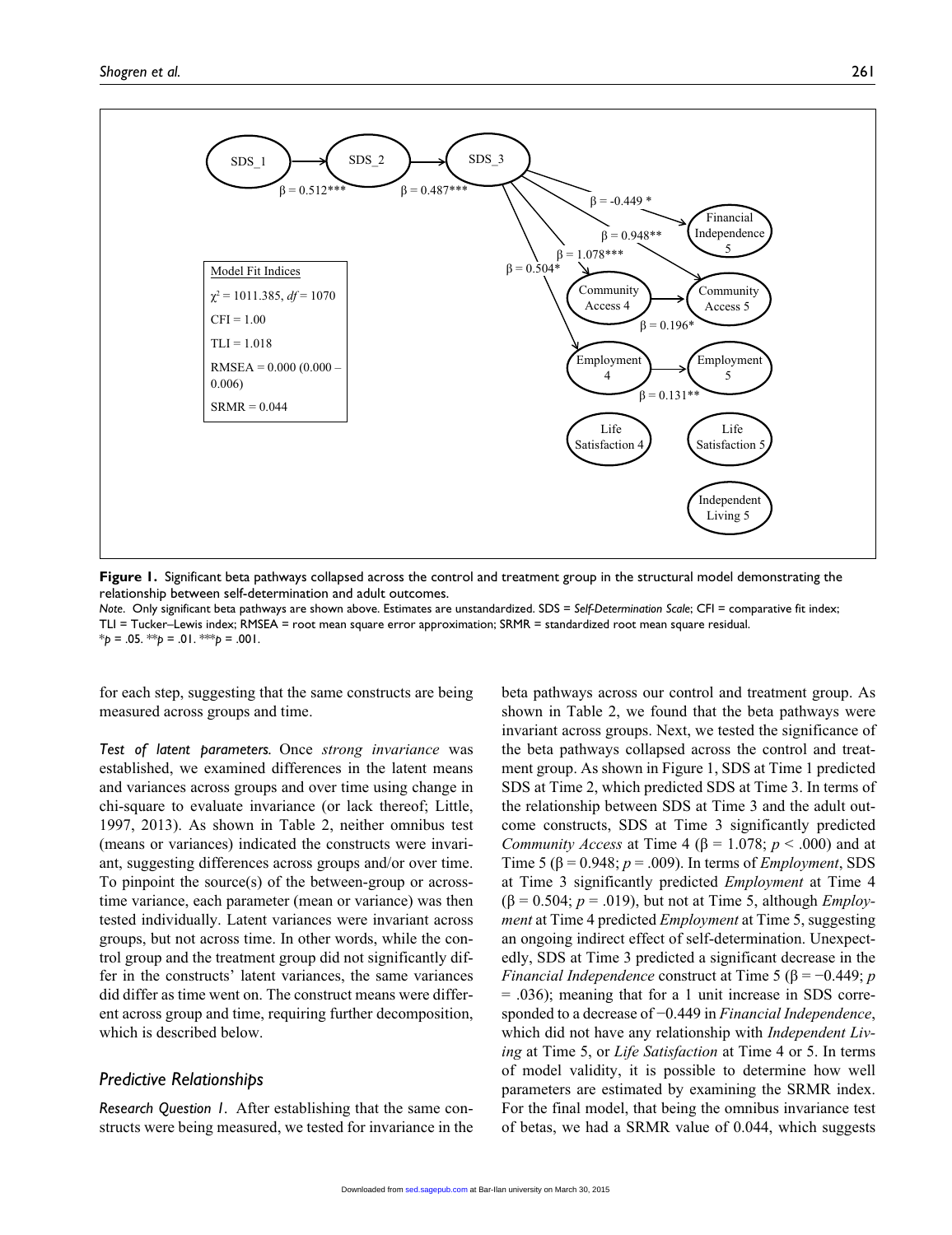| Variables                   |          |       | Control  |     | Treatment |          |     |  |
|-----------------------------|----------|-------|----------|-----|-----------|----------|-----|--|
|                             | Latent d | M     | Variance | n   | M         | Variance | n   |  |
| YI_SDS                      | 0.322    | 0.693 | 0.008    | 200 | 0.665     | 0.008    | 579 |  |
| Y2 SDS                      | 0.332    | 0.716 | 0.006    | 200 | 0.691     | 0.006    | 579 |  |
| Y3 SDS                      | 0.165    | 0.716 | 0.008    | 200 | 0.701     | 0.009    | 579 |  |
| Life Satisfaction 4         | $-0.194$ | 0.692 | 0.046    | 200 | 0.734     | 0.051    | 579 |  |
| Life Satisfaction 5         | $-0.292$ | 0.728 | 0.012    | 200 | 0.755     | 0.008    | 579 |  |
| Community<br>Access 4       | 0.263    | 0.381 | 0.197    | 200 | 0.277     | 0.155    | 579 |  |
| Community<br>Access 5       | 0.095    | 0.222 | 0.33     | 200 | 0.171     | 0.293    | 579 |  |
| <b>Employment 4</b>         | 0.359    | 0.502 | 0.101    | 200 | 0.387     | 0.111    | 579 |  |
| Employment 5                | 0.019    | 0.372 | 0.041    | 200 | 0.368     | 0.049    | 579 |  |
| Financial<br>Independence 5 | $-0.154$ | 0.497 | 0.119    | 200 | 0.538     | 0.06     | 579 |  |
| Independent<br>Living 5     | 0.108    | 0     |          | 200 | $-0.088$  | 0.605    | 579 |  |

**Table 3.** Latent Cohen's *d* Estimates.

*Note.* Mean and variance estimates for Independent Living construct were fixed for identification purposes. Y = year; SDS = *Self-Determination Scale*.

there were no such problematic residuals present in the model.

*Research Question 2.* When evaluating factorial invariance, as shown in Table 2, the results suggested that the construct means were variable across group and time. As shown in Table 2, there were significant differences across groups in SDS at Times 1 and 2, as well as significant differences in *Life Satisfaction, Community Access*, and *Employment* at Time 4. With the exception of *Life Satisfaction*, the control group scored higher. Interpretations of these unexpected findings are provided in the *Discussion* section. The remaining constructs were invariant across groups.

In addition to invariance testing, latent effect sizes (d; Hancock, 2001) between-group were calculated using the formula below:

$$
d = \frac{\alpha_I - \alpha_C}{\left(\frac{n_I \Psi_C + n_C \Psi_C}{n_I + n_C}\right)},
$$

where  $\alpha_{\text{I}}$  and  $\alpha_{\text{C}}$  correspond to the latent means of the Intervention and Control groups, respectively;  $n<sub>j</sub>$  and  $n<sub>C</sub>$ correspond to the sample sizes of each group; and finally,  $\psi_{I}$ and  $\psi_c$  correspond to the latent variances of each group. Table 3 provides the means for the control and treatment group and the latent effect size estimates. Effect sizes were greatest for differences in SDS at Years 1 and 2, and *Employment* at Time 4—with the control groups scoring more adaptively. Those in the treatment group had higher *Life Satisfaction* mean scores in comparison with those in the control group and for the control and treatment groups,

there is a decrease in *Community Access* and *Employment* from Time 4 to Time 5. Those in the treatment group, however, experienced a smaller decrease than those in the control group (*Community Access*: −0.106 vs. −0.159; *Employment*:−0.019 vs. −0.130). The treatment group appears to be more stable in their adult outcomes. Young adults who were in the treatment group scored higher on the *Financial Independence* and the latent variance is much smaller for the treatment group (0.06) compared with the control group (0.119), further supporting the stability of the outcomes of the treatment group.

# **Discussion**

Postschool outcomes are influenced by a number of factors related to personal characteristics and available environmental opportunities and supports. One personal characteristic researchers have hypothesized to influence postschool outcomes is self-determination, and a small body of research has suggested a relationship between higher levels of selfdetermination when exiting school and positive adult outcomes (Powers et al., 2012; Wehmeyer & Palmer, 2003; Wehmeyer & Schwartz, 1997). The purpose of the present study was to extend this research, exploring the degree to which self-determination predicted postschool outcomes in a large sample of young adults with disabilities who participated in a self-determination intervention study while in high school. The results suggest that self-determination status when exiting high school does impact adult outcomes, but nature of the relationship is complex.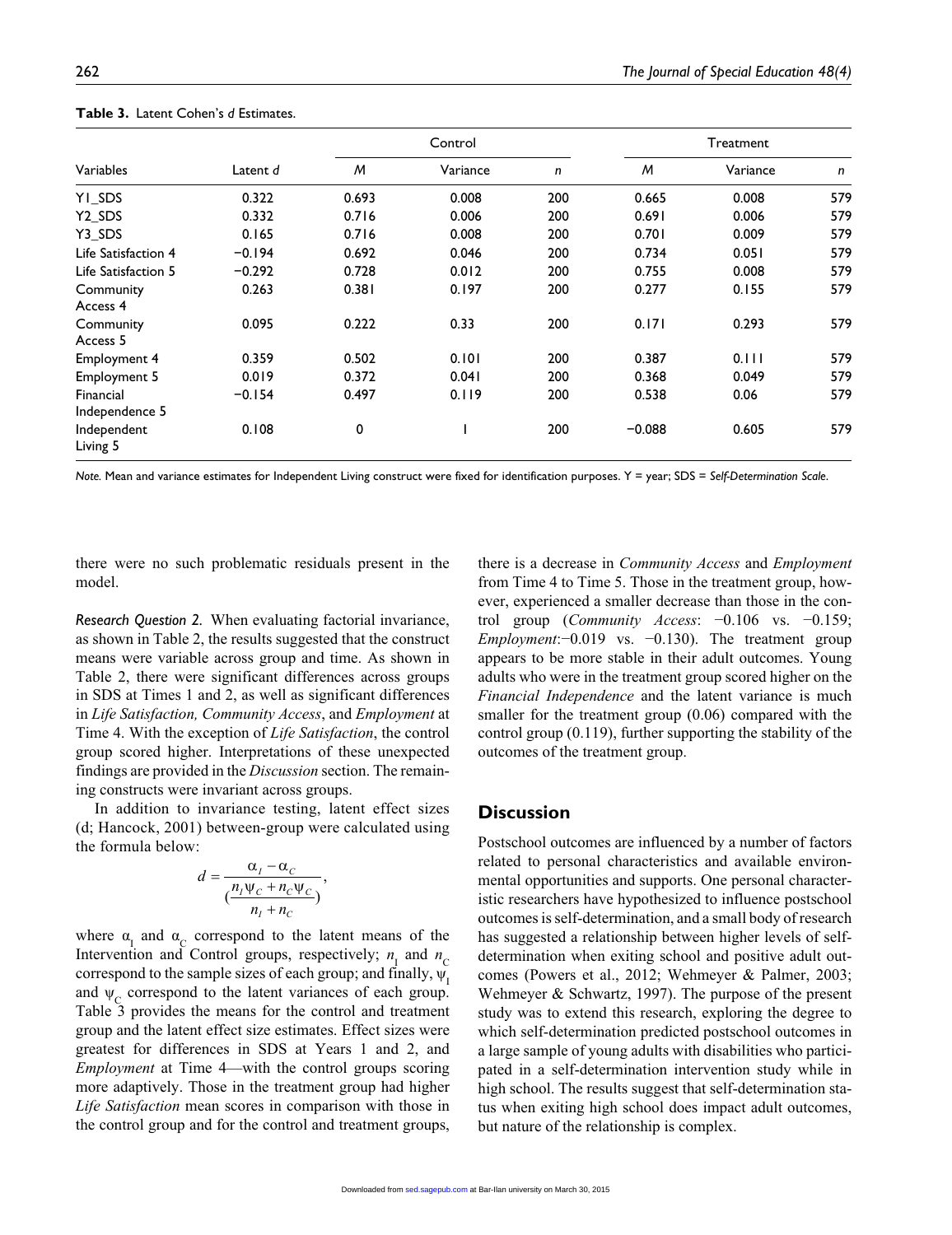# *Measuring Postschool Outcomes*

A first step in this study was to determine if latent postschool outcome constructs could be specified. To assess postschool outcomes, we chose to use a tool that had been used in previous research (Powers et al., 2012; Wehmeyer & Palmer, 2003; Wehmeyer & Schwartz, 1997) that focused on major life domains—employment, community access, financial independence, independent living, ongoing education, and life satisfaction. We chose to represent the outcomes as latent constructs, rather than simply using single indicators (e.g., do you have a job) to explore the diverse items that define meaningful postschool outcomes. For example, we defined achieving employment not simply as having a job, but also by the number of hours worked, the benefits provided, and whether the individual had career goals. We were also able to examine the degree to which these constructs were defined in the same way 1 and 2 years post-school. Interestingly, we found that financial independence and independent living demonstrated significant fit issues when included for youth 1 year post-school, but not 2 years. It is possible that constructs like financial independence which was defined by the individual paying their own expenses, including rent, utilities, and phone bills; shopping for their own groceries; and earning enough money to pay for their own expenses is not a meaningful construct for youth 1 year post-school, many of who may still be reliant on others to support them as they are moving into adulthood. Similarly for independent living, the indicators may not be meaningful until students have been out of school for a year or more. Support for these interpretations comes from the National Longitudinal Transition Study–2 (NLTS2), which suggests that a majority of youth with disabilities remain financially dependent and do not live independently immediately after exiting high school (Wagner, Newman, Cameto, Garza, & Levine, 2005), although this percentage decreases over time (Newman et al., 2011).

Unfortunately, we were not able to define an ongoing education construct at 1 or 2 years post-school, perhaps because such few students in the sample accessed ongoing education. However, this is a critical postschool outcome domain, and further research is needed to explore diverse factors that define outcomes particularly in the years immediately post-school. Such understandings have the potential to allow for better specification of relevant transition goals and instruction.

# *Relationship Between Self-Determination and Postschool Outcomes*

After defining and establishing adult outcome constructs, we were able to address the nature of the relationship between self-determination and adult outcomes. When examining Figure 1, as one might expect, self-determination status at Time 1 predicted self-determination status at Time 2, which predicted self-determination status at Time 3. Essentially, youth's current level of self-determination predicts their future level of self-determination. Selfdetermination status at Time 3, which represented students' final year of high school, predicted higher levels of community access and employment outcomes 1 year postschool. The employment outcomes are consistent with Wehmeyer and Schwartz (1997) and Wehmeyer and Palmer (2003), both of whom found that youth with higher levels of self-determination were more likely to have a job and have access to job benefits 1 year post-school. The findings are also consistent with research with a Spanish sample of adults with intellectual disability (Martorell et al., 2008) which suggested self-determination predicted integrated employment and access to benefits.

Self-determination status at Time 3 did not directly predict employment at Time 5, although employment at Time 4 predicted employment at Time 5, suggesting that the influence of self-determination on employment 1 year postschool may carry through employment at Time 4 to Time 5. Further research is needed, however, on the degree to which self-determination predicts outcomes as young adults with disabilities move further and further away from school, particularly as young adults work to establish job tenure and job promotion. For example, data from the NLTS2 suggest that students with disabilities did not have significantly different rates of employment if they had been out of high school less than 3 years or 3 to 5 years (Newman et al., 2011), supporting our findings that job outcomes 1 year post-school could be a strong predictor of ongoing job outcomes. Neither our study nor NLTS2, however, directly looked at opportunities for career advancement. One variable that did contribute to our employment construct was having goals for career development, suggesting this is an important aspect of employment outcomes. Exploring how self-determination may contribute to this outcome is an important area for further research (Izzo & Lamb, 2003) as is research that explores the degree to which students with disabilities have access to jobs with opportunities for career advancement.

The finding that self-determination status at Year 3 predicted community access at Times 4 and 5 is an interesting finding. Researchers have not routinely explored in this domain; however, the importance of transportation to employment and other valued adult outcomes cannot be overstated. For example, Magill-Evans, Galamvos, Darrah, and Nickerson (2008) found that being dependent on others for transportation accounted for 42% of the variance in employment outcomes for young adults with physical disabilities. Further research is needed on the relationship between self-determination and accessing reliable means of transportation, particularly, the degree to which selfdetermination enables young adults to navigate the complex systems that provide transportation support.

Unexpectedly, we found that self-determination status at Time 3 did not predict independent living or life satisfaction,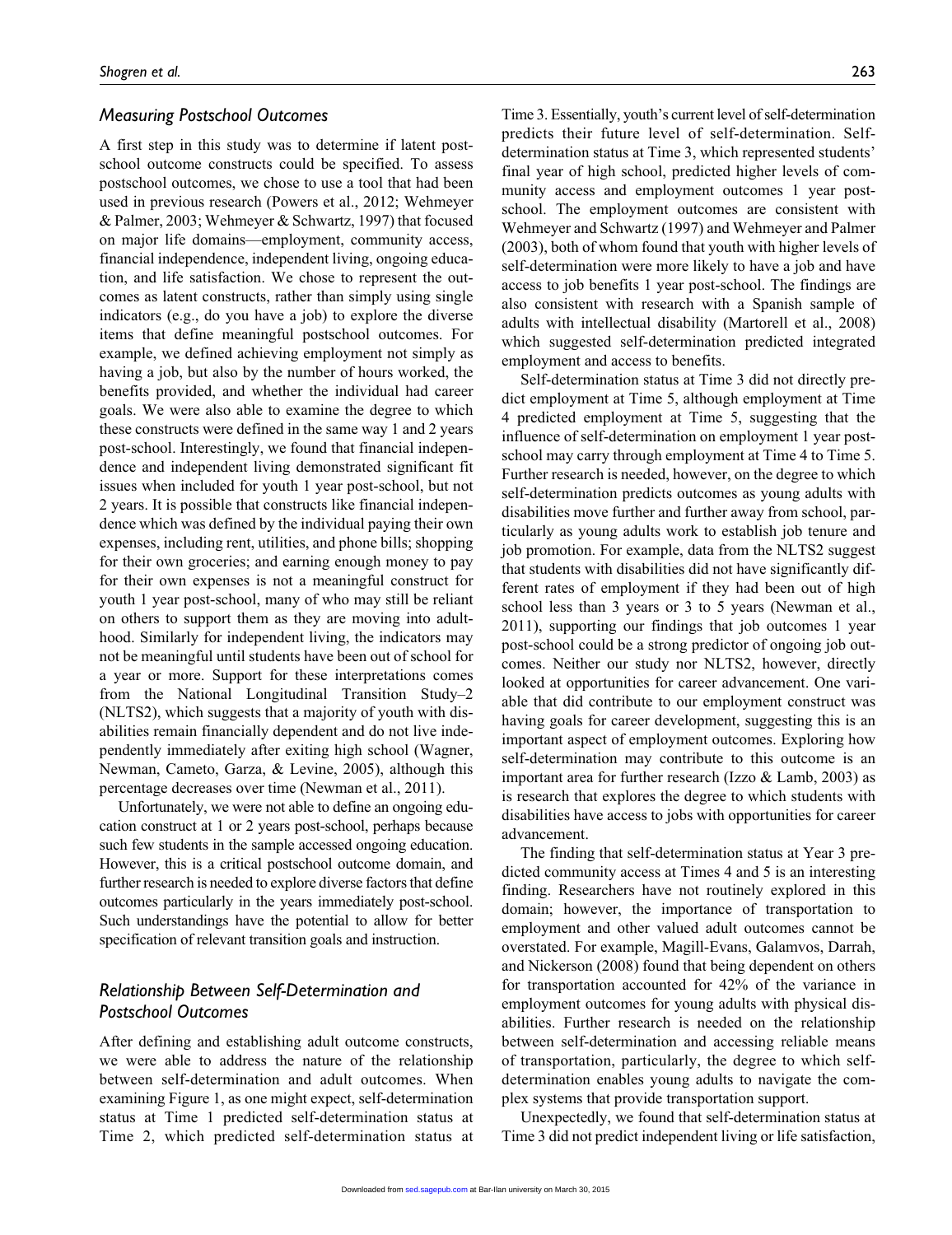and showed a significant, negative relationship with financial independence at Time 5. In terms of independent living, Wehmeyer and Palmer (2003) and Wehmeyer and Schwartz (1997) did not find a significant relationship between independent living and self-determination status 1 year postschool, but Wehmeyer and Palmer, who also tracked students 3 years post-school, did find that students with higher levels of self-determination were significantly more likely to live independently 3 years post-school. Powers et al. (2012) found a relationship between self-determination and independent living, but this was related to youth remaining in or exiting foster care, an outcome unique to this population. Our study only followed students for 2 years post-school, perhaps suggesting that it takes longer periods of time for young adults to access opportunities to live independently. These findings are supported by other sources that suggest that young adults with and without disabilities are living at home longer after exiting high school. For example, NLTS2 reported that young adults with disabilities out of school 5 to 8 years were more likely to live independently than their peers out of school for shorter periods of time (Newman et al., 2011); however, NLTS2 also found that satisfaction with living arrangement decreased the further removed from school young adults with disabilities were, which could account in part for our findings as we defined living independently not only as where one lived but also whether one had choice in where he or she lived. Further research is needed to explore the congruence between the living status of young adults with disabilities and their preferences over time, the factors that contribute to young adults with disabilities achieving their living preferences, and the role of self-determination in predicting living in preferred environments.

While Wehmeyer and Schwartz (1997) and Wehmeyer and Palmer (2003) found that higher levels of selfdetermination predicted having a checking account 1 year post-school, and Wehmeyer and Palmer (2003) found higher levels of self-determination predicted paying for groceries 3 years post-school, we found a negative relationship between higher levels of self-determination and financial independence, defined by paying one's own expenses, shopping for groceries, and paying for all expenses. This unexpected finding needs further research. It is possible it was an artifact of this study and sample, but it is also possible that young adults who are more self-determined may actually be more likely to recruit sources of support that enable them to pay all of their expenses, particularly during the time when they are transitioning from school. However, it is important for youth to have access to banking accounts to build a credit profile as well as to learn important money management skills. Further research is needed that decomposes financial independence outcomes and their relationship to self-determination.

Finally, a relationship was not found between selfdetermination and life satisfaction. This finding is not completely unexpected, as other researchers have failed to find a direct relationship between self-determination and life satisfaction (Shogren, Wehmeyer, Pressgrove, & Lopez, 2006). Some researchers have suggested that life satisfaction may actually play a mediating role between predictors and outcomes, while other researchers have found that selfdetermination may predict specific domains of life satisfaction (McDougall, Evans, & Baldwin, 2010). Further research is needed to explore the measurement of subjective wellbeing among young adults with disabilities, particularly given the relationship that has been documented between selfdetermination and self-reported quality of life outcomes (Lachapelle et al., 2005) and to analyze the relationships between self-determination, life satisfaction, and quality of life.

# *Differences Based on Exposure to Self-Determination Interventions*

We were also interested in exploring the degree to which exposure to self-determination interventions while in secondary school influenced the relationship between selfdetermination and adult outcomes. It is important to note that the findings related to the impact of self-determination interventions in secondary school on self-determination outcomes have already been reported in Wehmeyer et al. (2011) and Wehmeyer et al. (2013) and that, in this study, we included any student who contributed any data to either of these studies. Therefore, our primary purpose in the present study was not to explore the influence of selfdetermination interventions on self-determination status in secondary school, but to explore differences in the relationship between self-determination and adult outcomes. As shown in Table 3, when collapsing the entire sample of students that participated in the large-scale self-determination intervention evaluation project, the control group showed higher levels of initial self-determination, despite random assignment at the campus level. This finding is consistent with Wehmeyer et al. (2011) but not Wehmeyer et al. (2013). However, by the third time point, these differences were no longer significant suggesting that while students in the treatment group may have started with significantly lower levels of self-determination, the fact that students in the control group did not demonstrate the same increase in self-determination scores suggests that the intervention may have been the contributing factor.

There were differences in several adult outcome constructs 1 year post-school for youth in the treatment and control group. Students in the control group actually scored higher in community access and employment, although not in life satisfaction. However, differences for community access and employment were significantly reduced 2 years post-school. Unfortunately, as shown in Table 3, the control and treatment group students showed reductions in community access and employment 2 years post-school. Of note,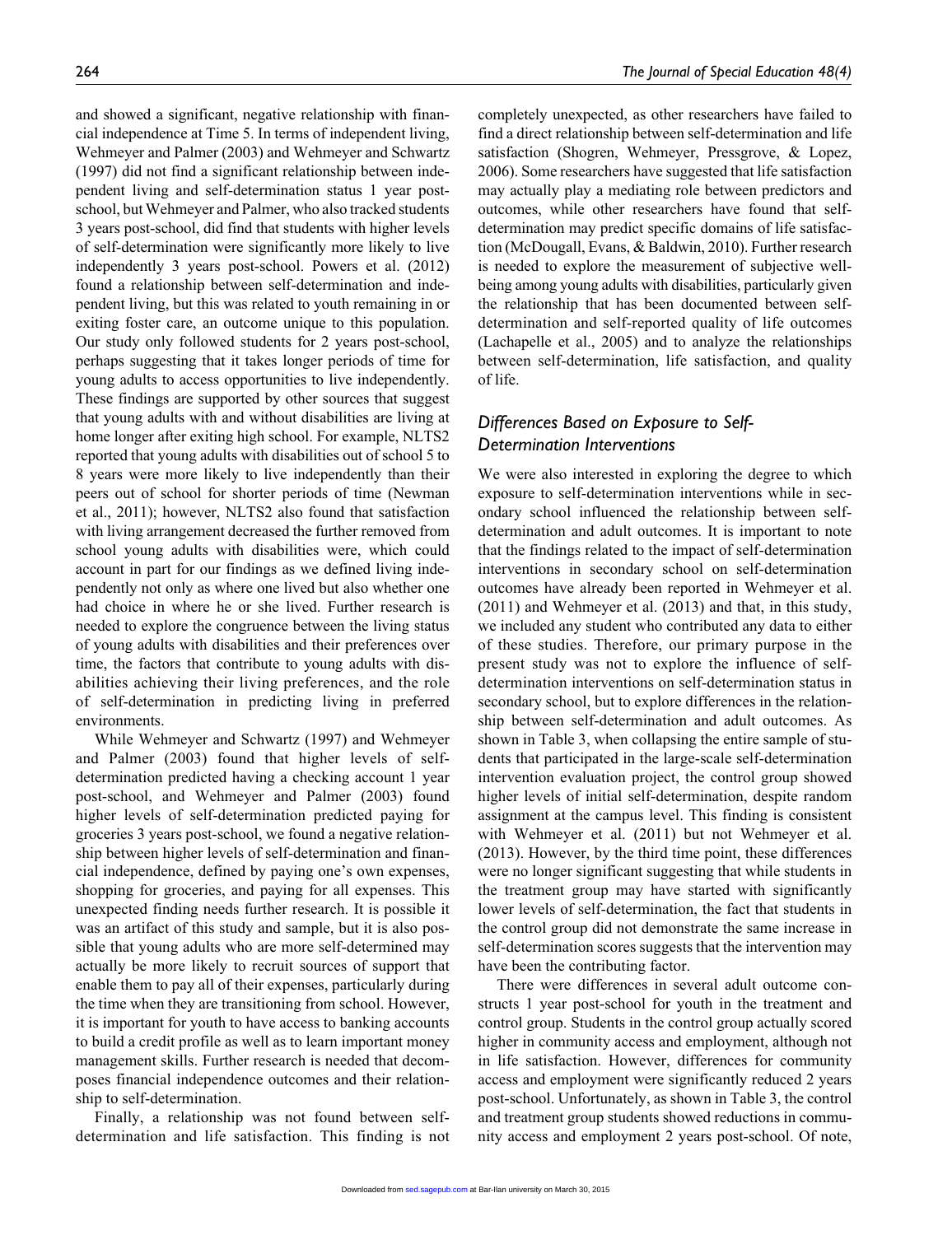however, is that the reductions were significantly lower in the treatment group. This difference could be interpreted as the treatment group demonstrating more stability in adult outcomes, perhaps because of their self-determination skills. Further research is needed to examine this possibility.

In addition, despite the previously mentioned negative relationship between financial independence and selfdetermination, the treatment group had slightly higher levels of financial independence. Similarly, young adults in the treatment group reported slightly higher levels of life satisfaction, again suggesting possible positive influences of access to self-determination interventions in secondary school. The findings do suggest, however, that exposure to self-determination interventions may serve as a buffer to limit the reductions in employment and community access that some young adults with disabilities may experience the further they move away from the supports provided in the school context. Further research is needed on the influence of disability and other personal and environmental characteristics on self-determination and outcomes.

#### *Limitations*

Clearly, there are several limitations to the present study. First, the sample was not a national sample, although it did represent diverse geographic regions in the Midwest and South. Second, students with diverse personal characteristics were included in the sample, but because of power issues, we were not able to undertake analyses exploring the degree to which these personal characteristics impacted the results. Relatedly, although there was possible nesting within the data (e.g., students nested within schools) because of the sample size and the complexity of the current analyses given the missing data, we were unable to explore the potential impact of the nesting. Third, there were large amounts of missing data. Best practices to address missing data were used; however, exploring additional ways to track student outcome data will be important in future research. Fourth, we chose to include all students who contributed data at any point during the large-scale intervention study. This choice meant that students who provided data for the adult outcomes survey may have been exposed to the intervention for varying periods of time. This influences the interpretation of the treatment group's outcomes, and indicates the need for further research exploring the relationship between exposure to self-determination interventions and outcomes. Finally, we were only able to explore a limited number of postschool outcome variables because of the need to keep the postschool outcomes survey brief. While we were able to represent outcomes as latent constructs providing additional insight into how multiple variables cluster together to define outcomes, some latent constructs were difficult to define, particularly at 1 year post-school. Specifically, we were unable to fit an

ongoing education construct. This not only suggests the complexity of defining this outcome but also represents a major limitation of the study as postsecondary education may impact employment and satisfaction outcomes, particularly in the years immediately following school.

# *Implications for Future Research and Practice*

Despite these limitations, this study does suggest that selfdetermination impacts adult outcomes. The manner and degree of impact needs to be further explored in future research; however, when considering the multiple personal and environmental factors that impact adult outcomes, the consistent positive relationship across research studies between self-determination and employment is very promising. It suggests that, in practice, teachers can consider self-determination interventions a useful component of their limited instructional time, particularly to promote employment and community access in adulthood.

#### **Authors' Note**

The contents of this report do not necessarily represent the policy of the Department of Education and endorsement by the Federal Government should not be assumed.

#### **Declaration of Conflicting Interests**

The author(s) declared no potential conflicts of interest with respect to the research, authorship, and/or publication of this article.

#### **Funding**

The author(s) disclosed receipt of the following financial support for the research, authorship, and/or publication of this article: Funding for this research was provided by Grant PR Award H133A031727 from the U.S. Department of Education, National Institute on Disability and Rehabilitation Research awarded to the University of Kansas and Grant PR Award R324B070159 from the U.S. Department of Education, Institute of Education Sciences, National Center for Special Education Research, also awarded to the University of Kansas. Partial support for this project was also provided by grant NSF 1053160 (Wei Wu & Todd D. Little co-PIs) and the Center for Research Methods and Data Analysis at the University of Kansas (Todd D. Little, director).

#### **References**

- Bentler, P. M. (1990). Comparative fit indexes in structural models. *Psychological Bulletin*, *107*, 238–246.
- Cheung, G. W., & Rensvold, R. B. (2002). Evaluating goodnessof-fit indexes for testing measurement invariance. *Structural Equation Modeling*, *9*, 233–255.
- Diener, E., Emmons, R. A., Larson, R. W., & Griffin, S. (1985). The Satisfaction With Life scale. *Journal of Personality Assessment*, *49*, 71–75.
- Enders, C. K. (2010). *Applied missing data analysis*. New York, NY: Guilford.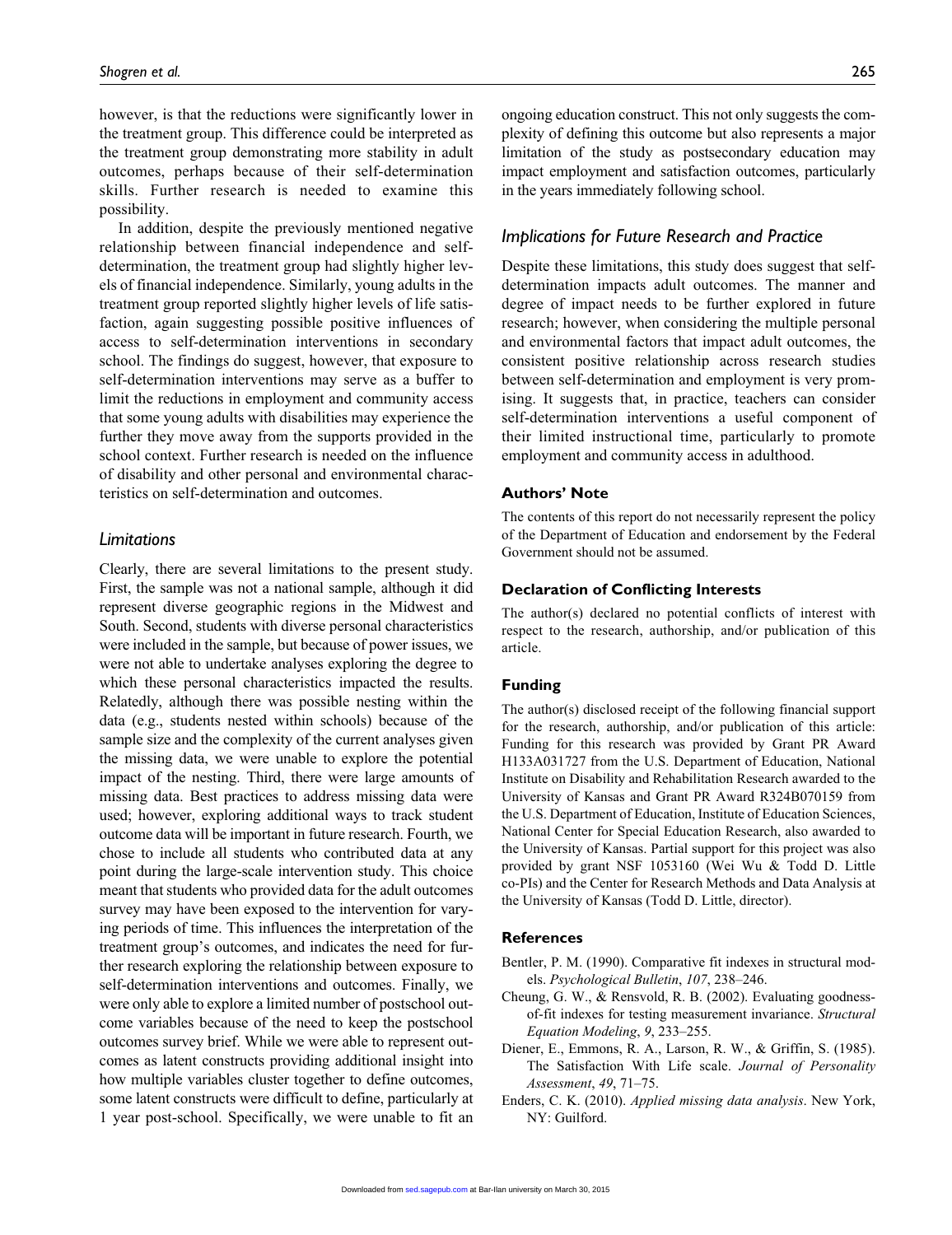- Field, S., & Hoffman, A. (1996). *Steps to self-determination*. Austin, TX: Pro-Ed.
- Gottschall, A. C., West, S. G., & Enders, C. K. (2012). A comparison of item-level and scale-level multiple imputation for questionnaire batteries. *Multivariate Behavioral Research*, *47*, 1–25.
- Halpern, A. S., Herr, C. M., Wolf, N. K., Lawson, J. D., Doren, B., & Johnson, M. D. (1995). *NEXT S.T.E.P.: Student transition and educational planning*. Eugene: University of Oregon.
- Hancock, G. R. (2001). Effect size, power, and sample size determination for structured means modeling and MIMIC approaches to between-groups hypothesis testing of means on a single latent construct. *Psychometrika*, *66*, 373–388. doi:10.1007/BF02294440
- Izzo, M. V., & Lamb, P. (2003). Developing self-determination through career development activities: Implications for vocational rehabilitation counselors. *Journal of Vocational Rehabilitation*, *19*, 71–78.
- Jaskulski, T., Metzler, C., & Zierman, S. A. (1990). Forging a new era: The 1990 reports on people with developmental disabilities. Washington, DC: National Association of Developmental Disabilities Councils.
- Kline, R. B. (2010). *Principles and practice of structural equation modeling* (3rd ed.). New York, NY: Guilford.
- Konrad, M., Fowler, C. H., Walker, A. R., Test, D. W., & Wood, W. M. (2007). Effects of self-determination interventions on the academic skills of students with learning disabilities. *Learning Disability Quarterly*, *30*, 89–113. doi:10.2307/30035545
- Lachapelle, Y., Wehmeyer, M. L., Haelewyck, M. C., Courbois, Y., Keith, K. D., Schalock, R., & Walsh, P. N. (2005). The relationship between quality of life and self-determination: An international study. *Journal of Intellectual Disability Research*, *49*, 740–744.
- Little, T. D. (1997). Mean and covariance structures (MACS) analyses of cross-cultural data: Practical and theoretical issues. *Multivariate Behavioral Research*, *32*, 53–76. doi:10.1207/ s15327906mbr3201\_3
- Little, T. D. (2013). *Longitudinal structural equation modeling*. New York, NY: Guilford.
- Little, T. D., Cunningham, W. A., Shahar, G., & Widaman, K. F. (2002). To parcel or not to parcel: Exploring the question, weighing the merits. *Structural Equation Modeling*, *9*, 151–173. doi:10.1207/S15328007SEM0902\_1
- Little, T. D., Slegers, D. W., & Card, N. A. (2006). A non-arbitrary method of identifying and scaling latent variables in SEM and MACS models. *Structural Equation Modeling*, *13*, 59–72.
- Magill-Evans, J., Galambos, N., Darrah, J., & Nickerson, C. (2008). Predictors of employment for young adults with developmental motor disabilities. *Work: A Journal of Prevention, Assessment & Rehabilitation*, *31*, 433–442.
- Martin, J. E., Marshall, L. H., Maxson, L., & Jerman, P. (1996). *Self-directed IEP* (2nd ed.). Longmont, CO: Sopris West.
- Martorell, A., Gutierrez-Recacha, P., Pereda, A., & Ayuso-Mateos, J. L. (2008). Identification of personal factors that determine work outcome for adults with intellectual disability. *Journal of Intellectual Disability Research*, *52*, 1091–1101. doi:10.1111/j.1365-2788.2008.01098.x
- McDougall, J., Evans, J., & Baldwin, P. (2010). The importance of self-determination to perceived quality of life for

youth and young adults with chronic conditions and disabilities. *Remedial and Special Education*, *31*, 252–260. doi:10.1177/0741932509355989

- Muthén, L. K., & Muthén, B. O. (1998–2010). *Mplus user's guide* (6th ed.). Los Angeles, CA: Muthén & Muthén.
- Newman, L., Wagner, M., Knokey, A.-M., Marder, C., Nagle, K., Shaver, D., & Schwarting, M. (2011). *The post-high school outcomes of young adults with disabilities up to 8 years after high school* (A report from the National Longitudinal Transition Study–2 [NLTS2; NCSER 2011-3005]). Menlo Park, CA: SRI International.
- Powers, L. E., Geenen, S., Powers, J., Pommier-Satya, S., Turner, A., Dalton, L., & Swank, P. (2012). My life: Effects of a longitudinal, randomized study of self-determination enhancement on the transition outcomes of youth in foster care and special education. *Children and Youth Services Review*, *34*, 2179–2187.
- Powers, L. E., Turner, A., Westwood, D., Matuszewski, J., Wilson, R., & Phillips, A. (2001). TAKE CHARGE for the future: A controlled field-test of a model to promote student involvement in transition planning. *Career Development for Exceptional Individuals*, *24*, 89–103.
- Raghunathan, T. E., Lepkowski, J. M., Van Hoewyk, J., & Solenberger, P. (2001). A multivariate technique for multiply imputing missing values using a sequence of regression models. *Survey Methodology*, *27*, 85–95.
- Raghunathan, T. E., & Siscovick, D. S. (1996). A multiple imputation analysis of a case-control study of the risk of primary cardiac arrest among pharmacologically treated hypertensives. *Applied Statistics*, *45*, 335–352.
- Raghunathan, T. E., Solenberger, P. W., & Van Hoewyk, J. (2000). *IVEware: Imputation and variance estimation software*. Ann Arbor: University of Michigan, Institute for Social Research, Survey Research Center.
- Shogren, K. A., Palmer, S. B., Wehmeyer, M. L., Williams-Diehm, K., & Little, T. D. (2012). Effect of intervention with the Self-Determined Learning Model of Instruction on access and goal attainment. *Remedial and Special Education*, *33*, 320–330. doi:10.1177/0741932511410072
- Shogren, K. A., Wehmeyer, M. L., Palmer, S. B., Soukup, J. H., Little, T. D., Garner, N., & Lawrence, M. (2008). Understanding the construct of self-determination: Examining the relationship between the Arc's Self-Determination Scale and the AIR Self-Determination Scale. *Assessment for Effective Intervention*, *33*, 94–107. doi:10.1177/1534508407311395
- Shogren, K. A., Wehmeyer, M. L., Pressgrove, C. L., & Lopez, S. J. (2006). The application of positive psychology and self-determination to research in intellectual disability: A content analysis of 30 years of literature. *Research and Practice for Persons With Severe Disabilities*. *31*, 338–345.
- Test, D. W., Fowler, C. H., Richter, S. M., White, J., Mazzotti, V., Walker, A. R., & Kortering, L. (2009). Evidence-based practices in secondary transition. *Career Development for Exceptional Individuals*, *32*, 115–128.
- Van Reusen, A. K., Bos, C. S., Schumaker, J. B., & Deshler, D. D. (1994). *The self-advocacy strategy for education and transition planning*. Lawrence, KS: Edge Enterprises.
- Wagner, M., D'Amico, R., Marder, C., Newman, L., & Blackorby, J. (1992). *What happens next? Trends in postschool outcomes of youth with disabilities*. Menlo Park, CA: SRI International.